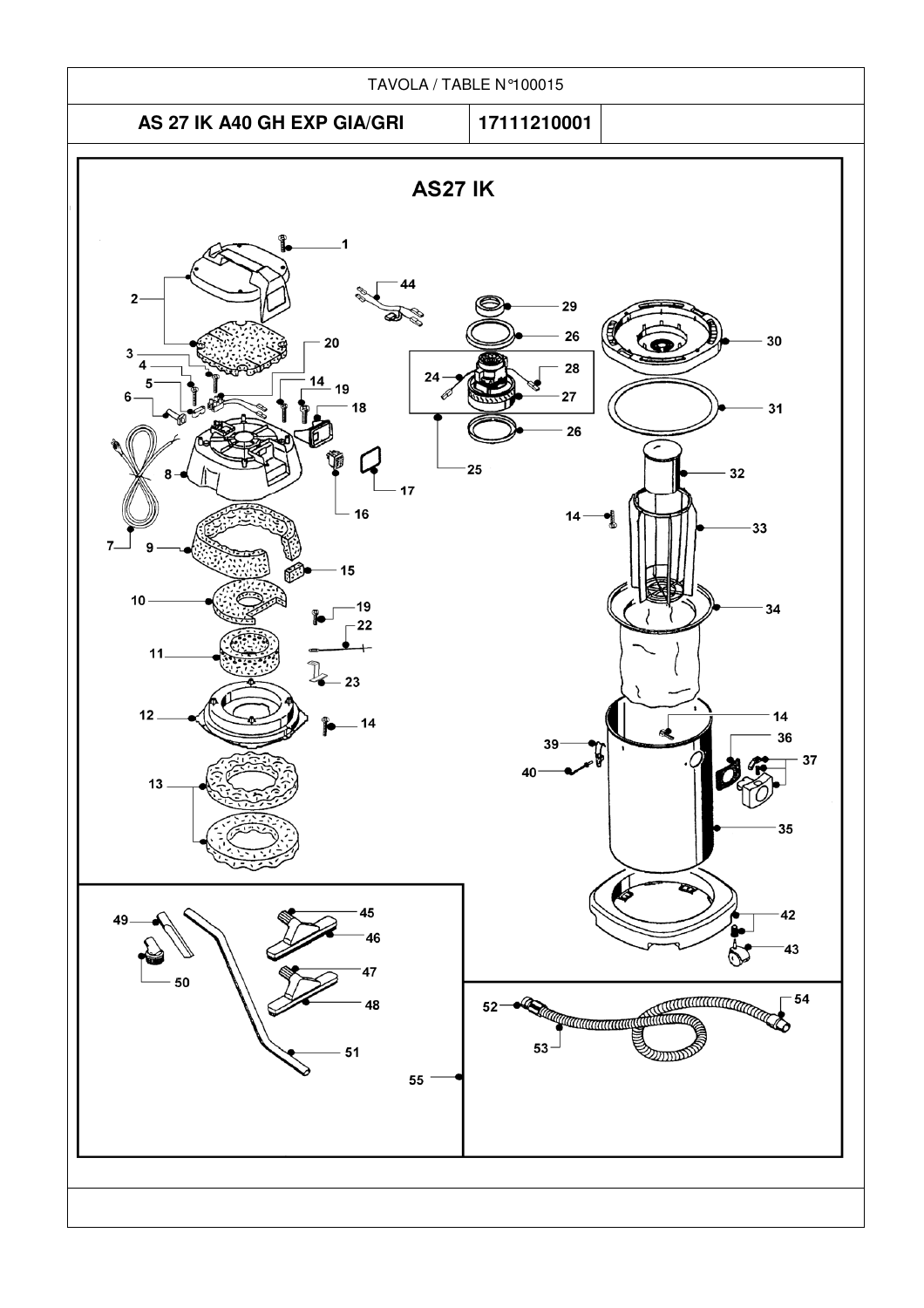## TAVOLA / TABLE N°100015

## AS 27 IK A40 230V EXP GIA/GRI

17111210001

| POS. | <b>DESCRIZIONE</b>                | <b>DESCRIPTION</b> | Q.tà l<br>Qty. | CODICE<br><b>CODE</b> | NOTE<br><b>NOTES</b> |
|------|-----------------------------------|--------------------|----------------|-----------------------|----------------------|
| 1.   | VITE TCC 5 X 22 CP                |                    | $\overline{4}$ | 2508591               |                      |
| 2    | GR. MANIGLIA AS10 GRIGIA+FIREFLEX |                    | 1              | 4071004               |                      |
| 3    | VITE TCC 3X20 SP                  |                    | 1              | 2508500               |                      |
| 4    | VITE TC M 3X16 ZINCATA            |                    | 2              | 2508213               |                      |
| 5    | BLOCCACAVO A PONTICELLO           |                    | 1              | 2001340               |                      |
| 6    | PASSACAVO GRIGIO                  |                    | 1              | 2502000               |                      |
| 7    | CAVO 2X1 GRI. MT .10 EXP          |                    | $\mathbf{1}$   | 2507065               |                      |
| 8    | GR. CALOTTA AS10 GIALLA+INSER.    |                    | 1              | 6003320               |                      |
| 9    | FIREFLEX CALOTTA AS10             |                    | 1              | 3000603               |                      |
| 10   | FIREFLEX RAFFR.CALOTTA AS10       |                    | 1              | 3000602               |                      |
| 11   | FIREFLEX RONDELLA A 35 FORI       |                    | 1              | 3000601               |                      |
| 12   | RONDELLA SEPARATORE AS10          |                    | $\mathbf{1}$   | 2009200               |                      |
| 13   | FIREFLEX BASAMENTO MOT. AS10      |                    | $\overline{2}$ | 3000600               |                      |
| 14   | VITE TCC 5 X 16 SP                |                    | 15             | 2508570               |                      |
| 15   | PROTEZIONE ADESIVA TRECCIOLE      |                    | 1              | 3000053               |                      |
| 16   | INTERRUTTORE BIPOLARE             |                    | 1              | 2506230               |                      |
| 17   | <b>GUARNIZIONE QUADRO ELETTR.</b> |                    | $\mathbf{1}$   | 2502605               |                      |
| 18   | QUADRO ELETTRICO AS27             |                    | $\mathbf{1}$   | 2009252               |                      |
| 19   | VITE TCC 5X13 SP                  |                    | 3              | 2508560               |                      |
| 20   | MORSETTO A 2 POLI ALIM. BIANCO    |                    | 1              | 6100220               |                      |
| 22   | TRECCIOLA CORRENTE STATICA        |                    | 1              | 2506535               |                      |
| 23   | PIASTRINA X KIT STATICO AS10      |                    | 1              | 2504093               |                      |
| 24   | TRECCIOLA MOTORE S90              |                    | 1              | 2506376               |                      |
| 25   | GR. MOTORE S90/1000 A40 1000W     |                    | 1              | 4360801               |                      |
| 26   | <b>GUARNIZIONE MOTORE WS1</b>     |                    | $\overline{c}$ | 2502500               |                      |
| 27   | MOTORE A40 230V 1000W             |                    | $\mathbf{1}$   | 2505100               |                      |
| 28   | TRECCIOLA MOTORE WD 400           |                    | 1              | 2506377               |                      |
| 29   | GUARNIZ. A "L" WD1000/A40         |                    | 1              | 2502518               |                      |
| 30   | BASAMENTO MOTORE AS10 GRI.WD      |                    | $\mathbf{1}$   | 2209104               |                      |
| 31   | GUARNIZIONE BASAM. MOT. BWS1      |                    | 1              | 2502400               |                      |
| 32   | GALLEGGIANTE COMPLETO             |                    | $\mathbf{1}$   | 6101100               |                      |
| 33   | CESTELLO GALLEGGIANTE AS 27       |                    | $\mathbf{1}$   | 2000090               |                      |
| 34   | GR. FILTRO WS 1 COMPLETO          |                    | 1              | 6620000               |                      |
| 35   | INVOLUCRO WS 95 ACCIAIO           |                    | 1              | 2515550               |                      |
| 36   | GUARNIZIONE BOCCHETTA D.50        |                    | 1              | 2502550               |                      |
| 37   | BOCCHETTA NYLON D. 50 COMPL.      |                    | $\mathbf{1}$   | 6000205               |                      |
| 39   | CHIUSURA COMPLETA ACCIAIO         |                    | $\overline{c}$ | 6100003               |                      |
| 40   | RIVETTO 4,8 X 10                  |                    | 4              | 2508830               |                      |
| 42   | GR. ANELLO RUOTE AS10 GIALLO      |                    | $\mathbf{1}$   | 3570010               |                      |
| 43   | RUOTA GEMINI D. 50 AS10           |                    | 4              | 2510151               |                      |
| 44   | CONDENSATORE CABLATO AS 27        |                    | 1              | 3005011               |                      |
| 45   | SPAZZOLA SETOLE                   |                    | 1              | 6010000               |                      |
| 46   | REFIL SETOLE SAGOMATO             |                    | 1              | 2502900               |                      |
| 47   | VENTOSA LIQUIDI IN NYLON          |                    | 1              | 6010011               |                      |
| 48   | LISTELLO GOMMA PER VENTOSA        |                    | $\overline{2}$ | 2502255               |                      |
| 49   | LANCIA PIATTA D. 40               |                    | 1.             | 2511610               |                      |
| 50   | PENNELLO SERIE D. 40              |                    | 1              | 2511615               |                      |